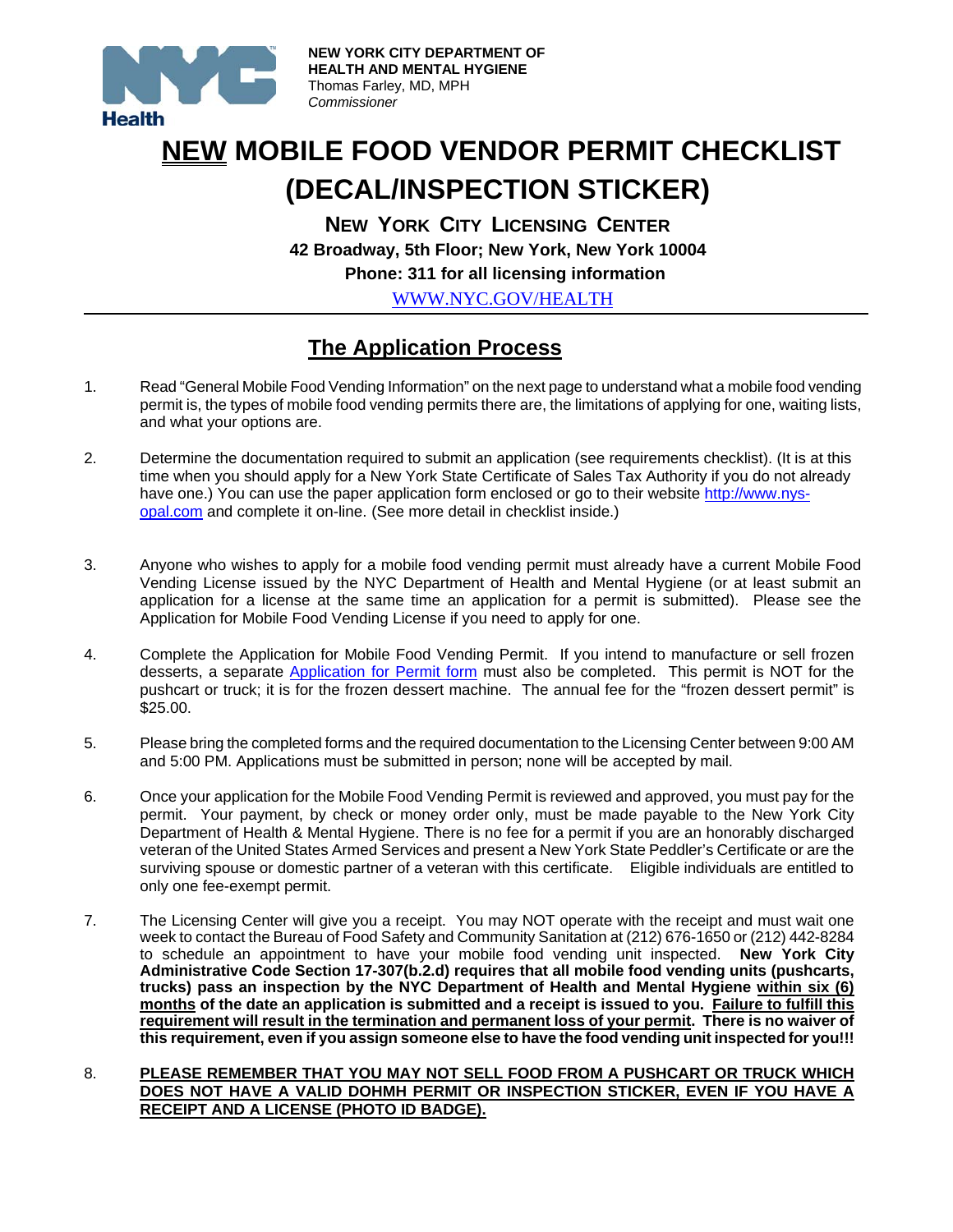#### The Mobile Food Vending Process

 As background, the New York City Department of Health & Mental Hygiene (DOHMH) issues both a mobile food vending operator's license, which is similar to the concept of a Department of Motor Vehicles drivers license, and a mobile food unit permit, which is similar to a motor vehicle registration. One is for the person and the other is for the cart or truck. **Both** of these items are needed for a person to legally operate a food vending business.

 However, although anyone can apply for an operator's license at any time, the Department of Health & Mental Hygiene is limited by law in the total number of street vending permits which may be issued. As permit vacancies become available -- when current permittees do not renew timely or meet their inspection requirement -- the department sends notification letters to those individuals on existing waiting lists that they may now apply. There are different lists: lists for veterans and non-veterans; others for those operating citywide or in a specific borough; others for those operating in the warmer season or those operating all year, and still others for those who wish to sell only fresh fruits and vegetables in designated areas of the city . No one may apply for one of these permits unless they have been contacted from these lists.

Creation of a new list is dependent upon the turnover rate of the existing lists. For this reason, it is impossible to predict exactly when the next time the department will be creating new lists and some lists are finished faster than others. Please call '311' or check Mobile Food Vending Permit Waiting Lists (http://www.nyc.gov/html/doh/html/permit/permit.shtml) for information about when they may re-open.

 Unless you have been contacted to submit an application for a permit from the established waiting lists, you do have three other options you may wish to pursue now. One is to apply for an operator's license and work someone else's permitted cart or truck. Another option is to apply for both a license and one of a different class of vending permits issued by the Department of Health & Mental Hygiene; a "restricted area" mobile food vending permit, which **does not** require a waiting list. These permits are exempt from the statutory limits which apply to street vending and, as such, **do not** authorize street vending. They do, however, authorize vending on private property in a commercially-zoned area or on property under the jurisdiction of the New York City Department of Parks & Recreation. More detailed information about the "restricted area" permit is provided in its "requirements/checklist".

The third option is to apply for multiple individual permits to operate a Temporary Food Service Establishment (http://www.nyc.gov/html/doh/html/inspect/ispecial.shtml) at city street fairs. These are even more restrictive than the "restricted area" permits mentioned above since they limit you to the specific location assigned to you by the sponsors of the individual street fairs on the specific day and time of the event. Please note that a mobile food vending license is not needed in conjunction with this type of permit, but you will have to take and pass the Food Protection Course.

Please call '311' for further information.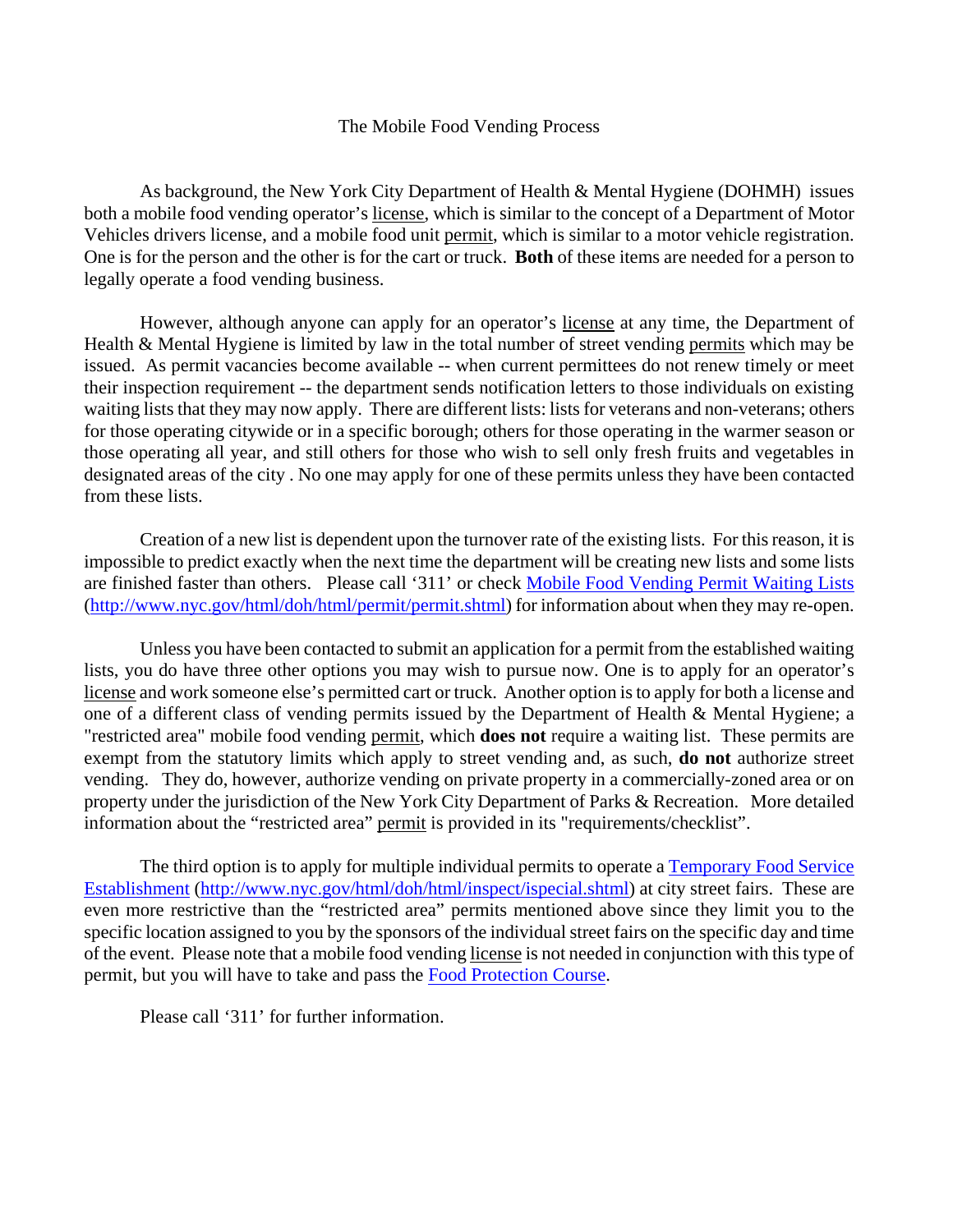

# **Health NEW MOBILE FOOD VENDOR PERMIT CHECKLIST (DECAL/INSPECTION STICKER)**

#### **For all applications**:

- **An application must be filed in person at the New York City Licensing Center, 42 Broadway, 5th floor New York, New York between 9:00 AM and 5:00 PM. Applications will not be accepted by mail.**
- **All required documentation must be submitted when filing your application. We will not accept partial applications.**
- **Unless indicated otherwise, all must be original documentation, not a photocopy.**
- **The name of the applicant must be spelled the same on all supporting documentation.**
- **If you are a woman with your maiden name on some documents but your married name on others, you will need to also bring your marriage certificate or divorce papers to establish a link between the two names. Anyone with a legal name change must provide proof of this.**
- **If the applicant is not applying in person, the person applying on their behalf must present a Power of Attorney (Authority to Act form) on either a standard legal form or an affidavit provided by the Licensing Center.**
- **The Power of Attorney form or affidavit will be accepted by the department for a period of 180 days from the date it is signed.**
- **The information provided on the Power of Attorney form or affidavit must be neatly written or typed and the person applying on behalf of the applicant must present one acceptable form of his/her photo identification as detailed below (in addition to a copy of the applicants photo identification).**
- **Any form or document with alterations, corrections, white-out, etc., will not be accepted.**
- **You must be at least 18 years old to apply for this permit.**
- **[ ] Permit Application Complete the application form and sign where indicated.**
- **[ ] Proof of Address – Original items only. The following can be used as proof of address:**  o **valid driver's license or non-driver's photo identification** 
	- o **recent bank statement, credit card statement or utility bill (dated within 90 days of the application date)**
	- o **valid lease.**

 **Note: If you do not have any of the above documentation with your name on it, you can submit the attached affidavit letter with a recent utility bill or valid lease from the person with whom you reside. If the permit is to be issued to a corporation, partnership, or a limited liability company (LLC), the proof of address must reflect the corporate, partnership or LLC name.** 

- **[ ] Social Security Number (SSN)** *or Individual Tax Identification Number (ITIN)* **Original social security card or ITIN card or letter from the IRS. (Laminated or altered cards, stubs, computer printouts or applications for a social security card or ITIN will not be accepted.) If necessary, you may obtain a replacement card at your local Social Security office (call 1- 800-772-1213 for further information). Note: If the permit is to be issued to a corporation, partnership or a limited liability company (LLC), the proof of SSN or ITIN must be that of an officer, partner, director or member.** 
	- **Note: The IRS estimates that it takes about six (6) weeks to receive a SSN or ITIN. For information or help in applying for a SSN, please call 1-800-772-1213. For information or help in applying for an ITIN, please call 1-800-829-1040.**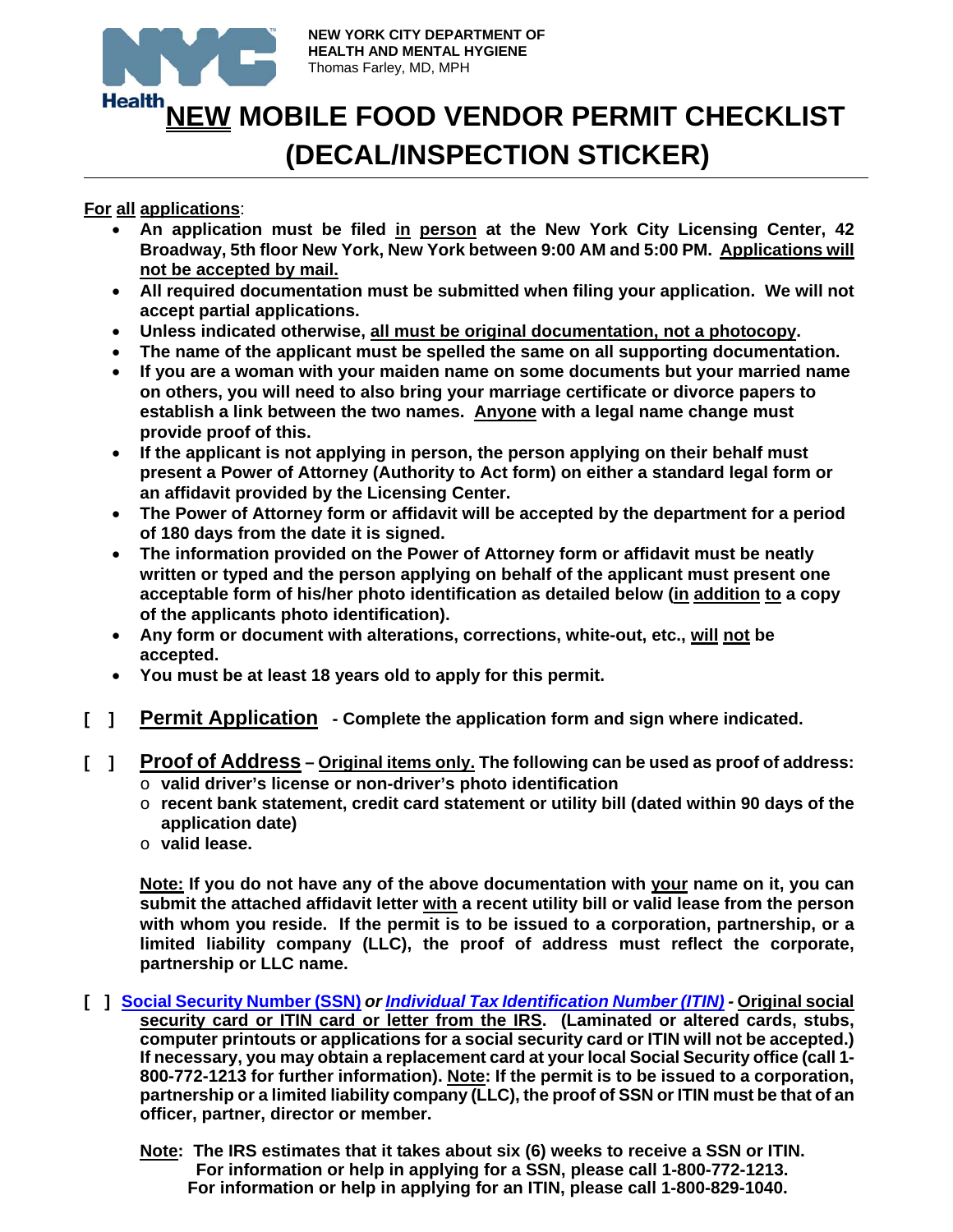- **[ ] Photo ID Original items only. The following can be used as photo identification:** 
	- o **valid driver's license or non-driver's photo identification,**
	- o **current alien registration card or naturalization certificate with photo identification,**
	- o **current U.S. or foreign passport with photo identification, or**
	- o **current U.S. government agency issued photo identification, including a U.S.-issued Refugee Travel Document with photo identification.**

 **Note: If the permit is to be issued to a corporation, partnership or a limited liability company (LLC), the photo identification must be that of an officer, partner, director or member.** 

- [ ] **New York State Certificate of Sales Tax Authority Please complete Form DTF-17 (attached) (see instructions and NAICS codes) and mail it to: New York State Tax Department, Sales Tax Registration Unit, W A Harriman Campus, Albany, New York 12227, at least 20 days (but not more than 90 days) before you begin doing business in New York State. In about three weeks, you will receive a Sales Tax card from them; this card is what you need to bring when you apply for your permit. (You must bring the original card: no photocopies accepted.) For faster service, you can go to their website at** http://www.nysopal.com **and complete it on-line. You may also present an original Certificate of Sales Tax Clearance Letter dated within six (6) months instead of the Sales Tax Card. Note: If the permit is to be issued to a corporation, partnership or a limited liability company (LLC), the certificate presented must reflect the entity's name.**
- **[ ] New York City Environmental Control Board Clearance** The Department will **check ECB records for you. As long as there are no outstanding fines, the Department will accept your application provided all other requirements are met. If you know you have been issued violations/fines that are still outstanding and you want a hearing, go directly**  to the Environmental Control Board at 66 John Street, 10<sup>th</sup> floor, New York, New York **10038; telephone # (212) 361-1400. Otherwise, you may come to the Citywide Licensing Center to settle the fines and obtain a clearance letter before you file your application. Payment for fines must be by money order or check, and separate from the payment for the license application. Clearance certificates issued by the ECB must be dated within 90 days of submitting a license application. Note: If the permit is to be issued to a corporation, partnership or a limited liability company (LLC), the clearance certificate must reflect the entity's name.**
- **[ ] Operator List Requirement Section 17-309(b)(1) of the New York City Administrative Code requires that you provide a signed, notarized, affidavit form (enclosed) listing all operator(s) of your mobile food vending unit, including their full name, home address, DOHMH license (ID badge) number and their legal relationship to you (for example, employee, worker, etc.). If you are the only worker of your food unit, just list your name.**
- **[ ] Eligibility Affidavit Requirement Section 17-309(b)(5) of the New York City Administrative Code requires that you provide a signed, notarized, affidavit form (enclosed) stating that no other "public place" permit issued by the Department of Health & Mental Hygiene is possessed by you, any of your unemancipated children, any of your partners, officers, shareholders, etc. The Department will verify your sworn affidavit. Pursuant to section 17-317 of the Administrative Code, any false, misleading or untrue statement may constitute grounds for suspension or revocation of any permit listed. (This is not required for the application of "Restricted Area" permits.)**
- **[ ] License (ID badge) (Photocopy is acceptable). A current mobile food vending license issued by the NYC Department of Health and Mental Hygiene needs to be held by either the individual whose name is on the permit or by a corporate officer, partner, director or member if the permit is to be issued to a corporation, partnership or limited liability company. If you do not have a current license, you must apply for a new one (if you never had one) or renew a previously expired license.**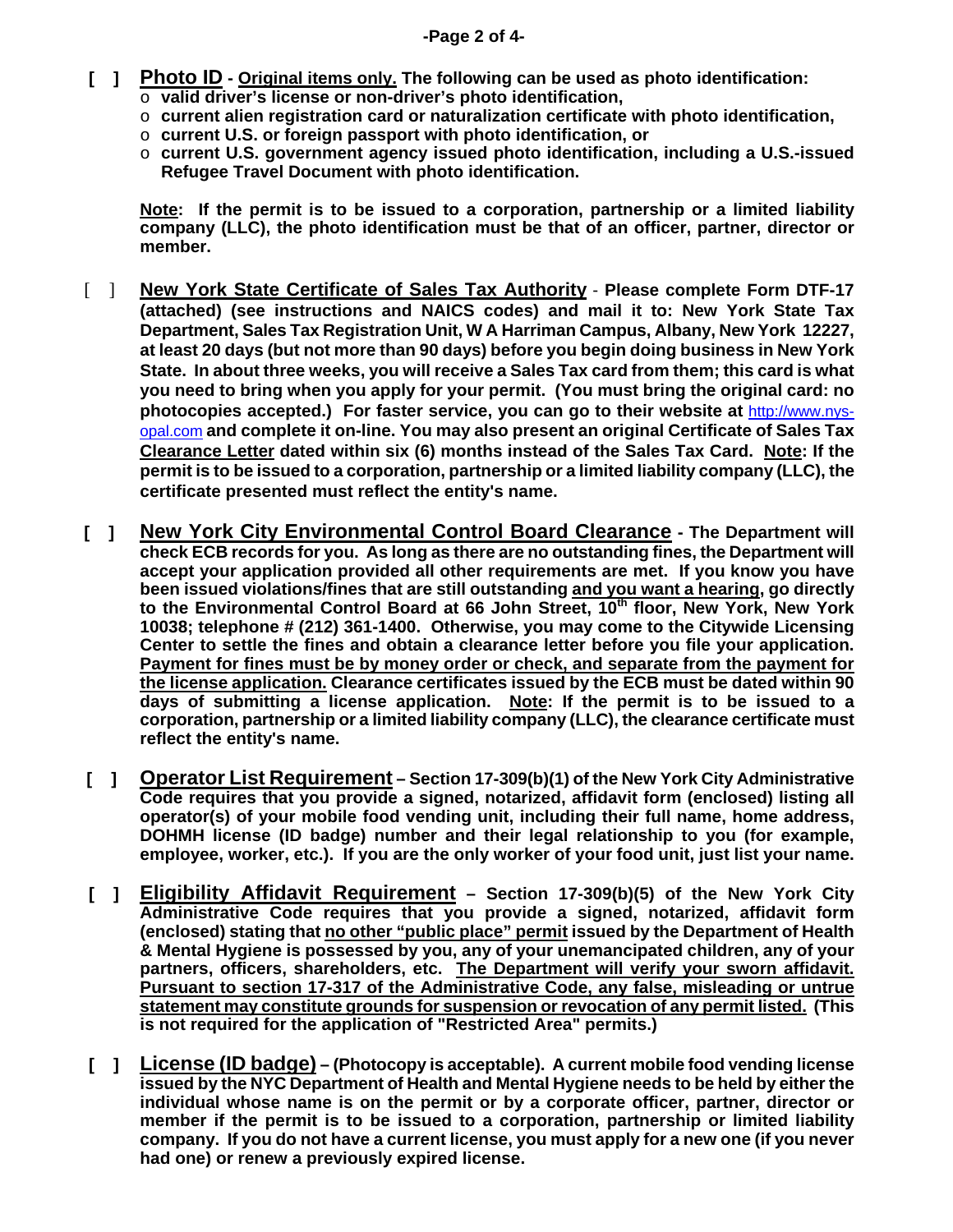*I* **J For Sole Proprietorships (a business owned by an individual) - Submit a notarized copy of your Business Certificate. The County Clerk must certify this, and the address on the Business Certificate must be the same as the proof-of-address document you are submitting. (If you are a sole proprietor doing business under your own name and not a "trade name" or "doing-business-as name", you do not need a Business Certificate).** 

**For Partnerships - Submit a copy of your notarized copy of your Partnership Certificate. The County Clerk must certify this, and the address on the Partnership Certificate must be the same as the proof-of-address document you are submitting. In addition, proof of address, social security number (or ITIN), and photo ID must be presented for each partner. A photocopy of this required documentation is acceptable.** 

**For Corporations (or Limited Liability Companies) –** 

- **(1) Submit a copy of your Certificate of Incorporation (stamped to indicate it was filed with the New York State Department of State) OR the corporate filing receipt issued by the New York Secretary of State. If applicable, your corporation's "Assumed Name" should be stated on your Certificate of Incorporation or filing receipt. (If you are a corporation located outside of New York State, you must obtain a "Certificate of Doing Business in Good Standing" from your home state's Secretary of State and file it with an application for an "Authority to Conduct Business in New York State" with the New York State Department of State.) You must present this "Authority" issued by the New York State Secretary of State when you apply for this permit). For more information, please contact the New York State Department of State's Division of Corporations at (518) 473-2492.**
- **(2) You must also submit a listing of the current officers of the corporation, dated within one year of the date of application. A copy of the original document is acceptable. A typed or neatly handwritten listing is acceptable. Notarization of this listing is not required.**
- **[ ] Restricted Area Permit The Department also issues a category of "restricted area permits" that does not authorize food vending on city streets but allows other types of food vending. These permits are exempt from the limits imposed on "street vending" and you may apply for this type of permit. There is, however, the limitation that you operate in the restricted area so designated. Examples of "restricted area permits" are those approved to operate on Parks Department property or those approved to operate outdoors on private property in a commercially zoned area. Please contact the Parks Department at (212) 360-8111 for further information about permits on their property. Examples of situations which qualify as "outdoors on private property" are: a private parking lot, a shopping mall, a vacant fenced-in lot area, the area within a gasoline station. The sidewalk in front of someone's store does not qualify; the sidewalk and street (curb) in front of someone's store is considered public space, not private property. You must be within the property line to be considered operating on private property.**

**If applicable, you must bring valid contract or lease (original only) with the NYC Department of Parks and Recreation or the owner/building manager of the private property or building where the unit will operate. It must specify (1) the restricted location, (2) number of food units allowed, (3) type of food sold, (4) the terms of agreement (start and end dates), and (5) the floors of operation (for indoor operation use only) or proof the property is zoned for commercial use (for outdoor operation on private property only). Examples of such zoning proof include the certificate of occupancy for this property or an official document from the Department of Buildings. The Certificate of Occupancy or other documentation from the Department of Buildings must be date-stamped within two (2) years of the date of application submission and specifically indicate that this property is in an area zoned for commercial use.** 

 **Note: Please be advised that you will be required to pay for a two-year period (see fee below) for any "Restricted Area Permit". However, the permit you receive may be less than two years if the expiration date of your contract or lease is less than two years from your application date. If this is the case, you may request a re-inspection (at no charge) for the remainder of the unused portion of the two-year period you paid for if you obtain and present to the Licensing Center an approved extension to your current contract or lease.**